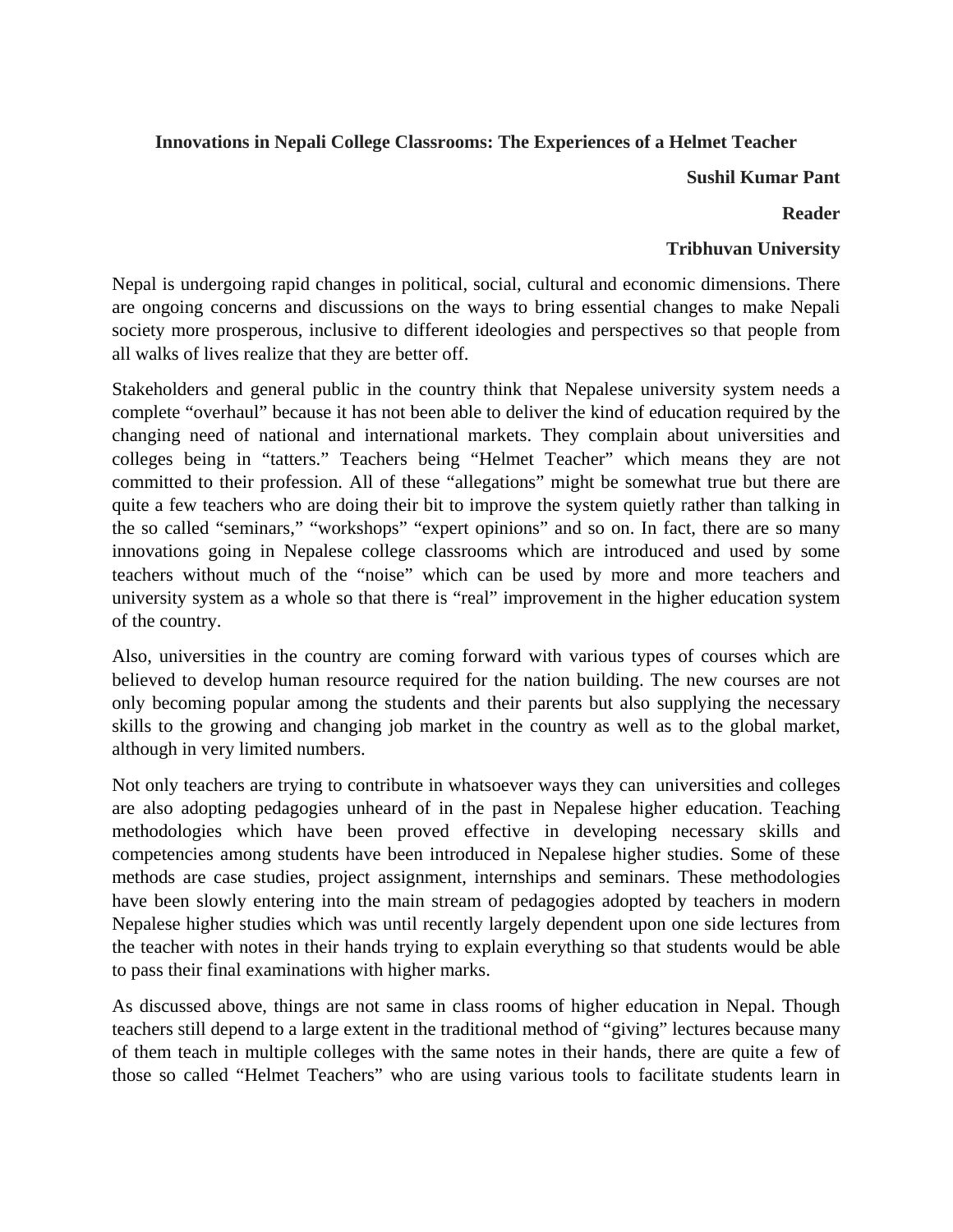different ways so that they not only would pass their exams but also develop different skills required by the job market. The following section would deal with some of them.

#### **Case studies**

Case studies are "true stories" about the businesses and the issues and challenges faced by them. It also depicts the ways managers tackled and dealt with those issues and challenges. The case study gives students an opportunity to understand the real life issues of the business. The cases not only gives the opportunity to understand but also to analyze the underlying dimensions of the issues and challenges. It also provides students to come up with the solutions to the given challenges. This provides them an opportunity to "think" and "act" like a manager though they would not be implementing the solutions they provide at the end of the case analysis.

# **Internships**

Internship provides students to go to the real business organization for few weeks during that period they would be exposed to the "reality" of business world which they might find lot different from what they have been studying in the class room. The main purpose of this method of learning is to put them into the real world in which they would be assigned under a manager who would guide and mentor them into various aspects of the business they are working in. this gives students to learn all the dimensions of a business and they would be able to use some of the skills learned during the time in future when they become managers. The students are also supposed write an "Internship report" at the end of the time so that they would be reflecting on their entire learning during those few weeks.

# **Project and thesis works**

This is another academic endeavor students undergo in Nepalese colleges. Teachers ask them to select a subject matter or they give some issues to be studied. Then students are supposed to conduct some research in the given topic by following certain "research methodology." Then they have to write a project report or a thesis to present their findings. For this purpose they are also supported by a supervisor. These research reports or thesis are also usually evaluated by an external expert who was not involved as a supervisor. In addition to this they are also required to give a presentation in front of some members of the research committee or other students.

#### **Seminars**

Seminars on contemporary issues is another pedagogical tool used by teachers in colleges. Few current issues are either given by the teacher or students are encouraged to search on their own. After finalization of the topics students are required to search for relevant readings, usually articles in renowned journals. Then they either individually or in a group present the main idea presented in the article. Some students are required to make comments on the ideas and issues presented. Finally, the teacher wraps up the session by providing some inputs so as to facilitate the learning from the article, presentation and discussions.

# **Article reviews**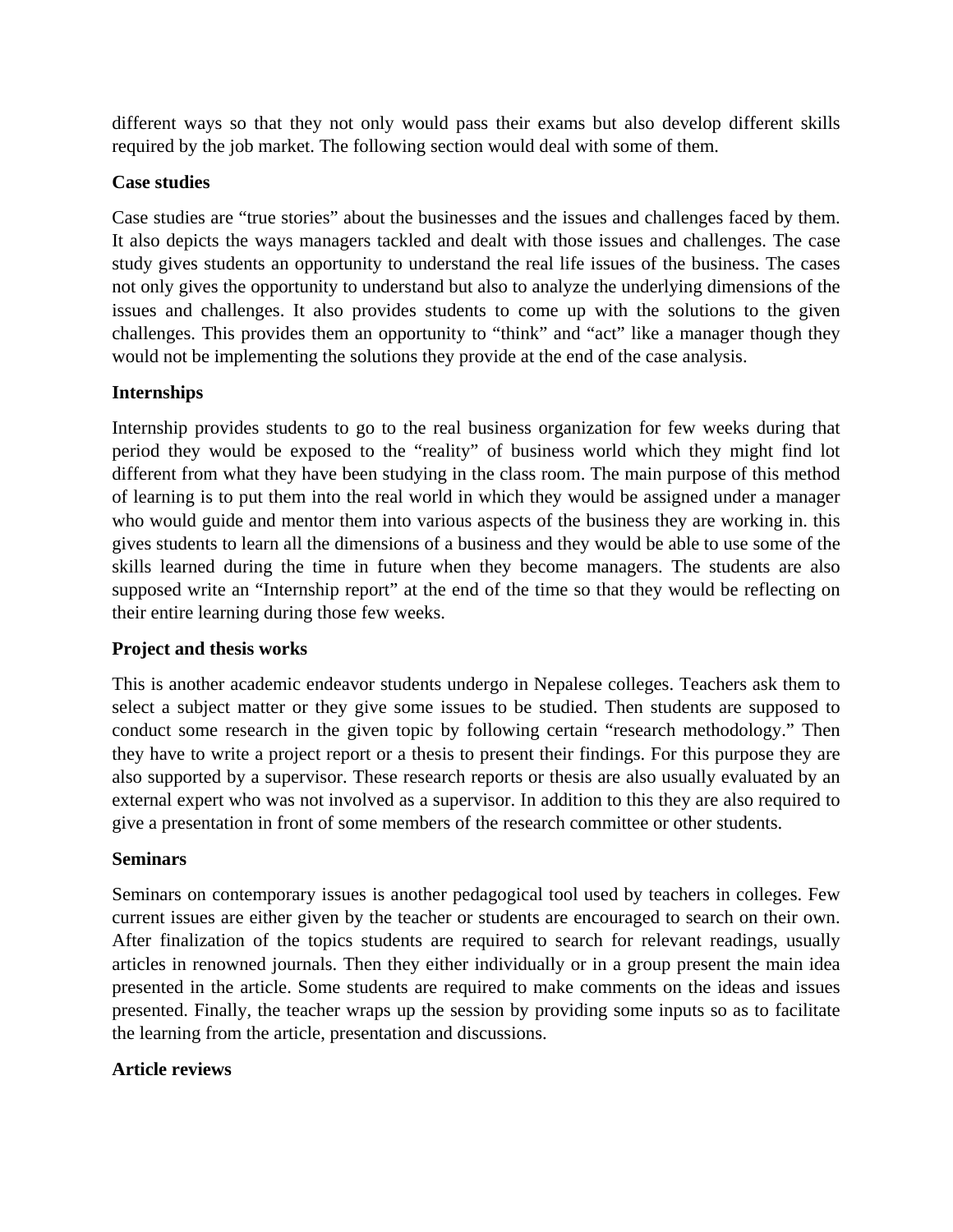This is one of the new practices introduced in the higher education in Nepal. Students are either given by the teacher or they are supposed to find articles on given issues. Then students are asked to review the article and come with a write up in which they have to express their understanding of the ideas and issues raised in it. The articles will usually be research based published in national and international journals or magazines. This gives students an opportunity to find research based articles on emerging issues in their area of studies.

# **Video clips**

Nowadays finding video clips on contemporary issues is quite easy because of YouTube. Hence, we use some of them as and when it becomes relevant to show it in the classroom. This not only makes the class interesting because students are exposed to renowned business people as well as professors and other experts in the given issue but also learn something new directly from the expert rather than learning the same thing from a teacher.

# **Movies**

Showing movies in the classroom is also one of the emerging trends in colleges of Nepal. Teachers find any movie which would be relevant to the concepts and issues they are trying to discuss. The teacher watches movie with students in the classroom and relates the situations to the concepts in the course. For example, I use Hindi movie "Chak De India" while teaching "Organizational Behavior" in my classroom. The movie depicts various concepts of the course in many situations. So I show the movie and stop in between to discuss the situation by relating them into the concepts discussed in the course. Then I ask them to come of with a write up in which they are supposed discuss about the learning from the movie and how they relate to the concepts.

# **News reading sessions**

Since students are required to be updated with the contemporary national and global affairs I also urge them to involve in the news reading sessions. Students are asked to bring clipping from any media and read them to other students in the classroom. This usually takes few minutes of the class time in every or alternative classes in which students are exposed to important affairs. This I introduced in my classes especially after finding that many of the students even in MBA level do not show any interest in contemporary affairs despite availability of several sources of information from traditional and new media.

# **Online**

Some of the colleges affiliated to the foreign universities are also using the online studies and evaluation. In this, there will be one teacher in the university which works as a lead professor. A local teacher is appointed by the concerned college for the same subject. The local teacher is responsible for running the classes and some part of student evaluation. The lead professor from the university provides all the reading material, test banks, case notes and other essential support to the local teacher. However, local teacher is also allowed to devise some additional ways to facilitate the learning. A part of the evaluation is done online in which some discussion questions related to the topic and issue from the course is posted by the lead professor and students are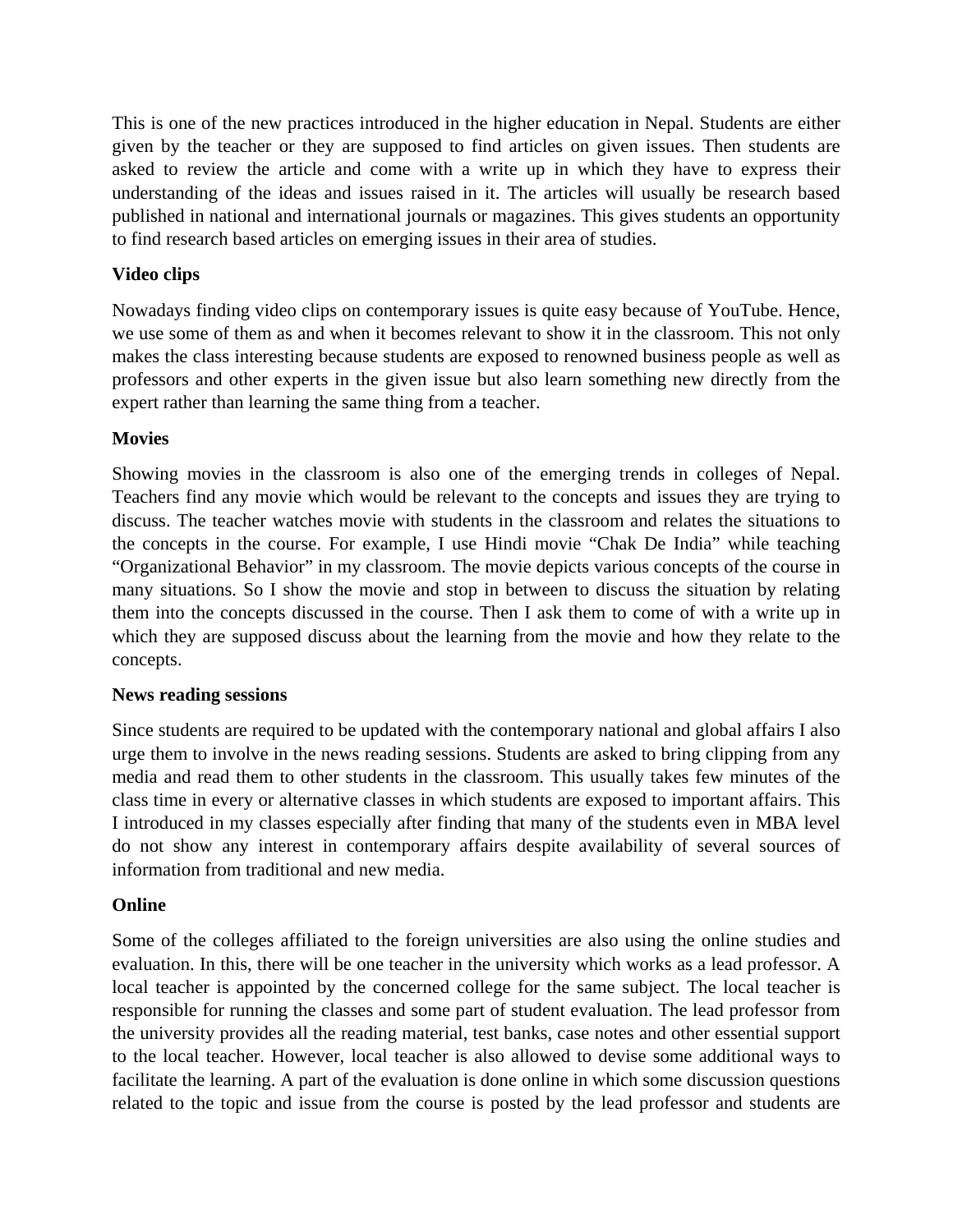required to put their ideas and comments on the issue. The lead professor evaluates students based on those comments and also give some feedback. The local teacher, on the other hand, evaluates case studies posted on line. In this way, both lead and local professors are involved in the leaning process.

#### **Final examination through case studies**

In one of the colleges affiliated to a foreign university conducts its final evaluation of students though case studies only. The students are given a case and they are required to analyze it based on the concepts discussed during the course. By doing this they are given an opportunity to relate the concept they studied with a real life situation. Students don't require to sit in an examination hall for this. Rather they can take the case to their homes and submit in a given deadline. The evaluation is done by a local teacher and the lead professor in the university has the final authority to make necessary changes, if required.

#### **Reflection notes/learning journals**

This is comparatively new method of evaluation about the learning in the classroom. The students are either given lectures in certain topics by the teacher or they are supposed to analyze the case in the classroom situations and develop the understanding of the topic or issue. Later, they are supposed to write a reflection note/learning journal in which they are required to summarize the concepts discussed during the class and also reflect on the learning from the lecture or discussion. I have made few changes in one of my classes. I select some of the topics and issues to be discussed during the course. Then ask the students for find related journal articles in the given topic. Then students are required to make presentations based on the article. This will be done by a small group (usually four in a group). Another small group of students are asked to make comments on the presentation by the first group. Then the teacher facilitates the learning by adding some ideas and answering questions raised during the presentation and discussion. Later, all the students (including those presenting and commenting) are required to write a reflection notes including all the ideas and discussions. This is marked by the teacher and is a major part of internal evaluation of students. This method of learning is introduced in some of the colleges by the author himself and only one college has the system of using this method as a part of learning in some courses as far as I know.

Above mentioned methods of learning and evaluation are some of the new ways that have been used in Nepalese colleges. Though some of them are not very unique many others are recently introduced by colleges and universities. Also I have highlighted some of the method of learning and evaluation introduced by me.

These methods of teaching are used by teachers in Nepalese colleges teaching in the same university systems despite issues and problems and students are also showing growing interest on these methodologies. Though many of these methods are new to them because most of their previous studies were completed under "lecture and final exams" mode still they are slowly becoming used to this type of learning process. It can be stated that students are responding positively to these new pedagogies because they also have now realized the importance of proactive process of learning in which students are encouraged to involve more on their own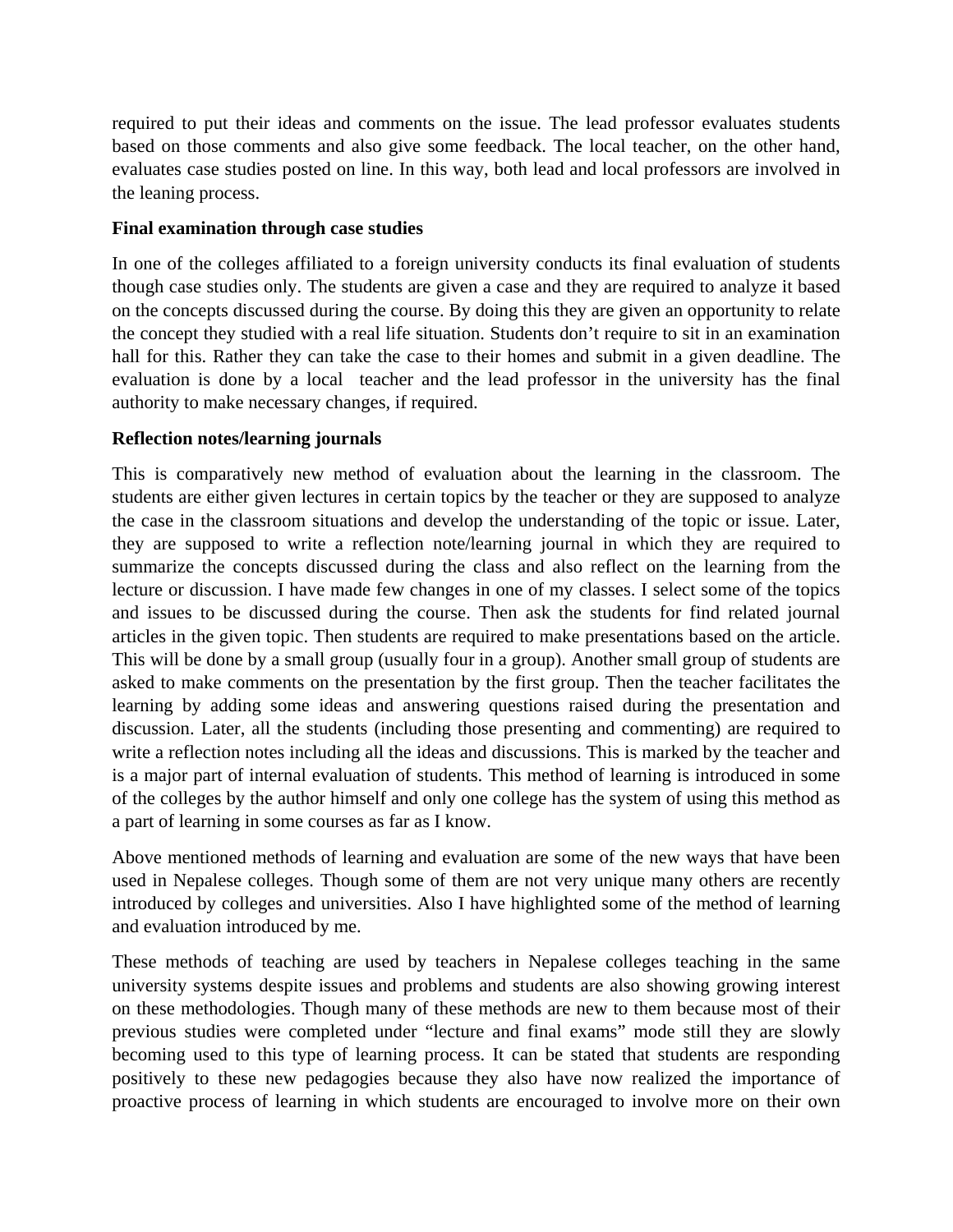learning process and the teacher plays more of a facilitator's role. So I can further state that these methods are slowly becoming "main stream" without much of resistance from students.

Since these methods of teaching are new to majority of the teachers working in the university system only few of them are using the methods and others still have to adopt these. So there might be a question why some teachers are adopting and using these methods more widely and others are not. The answer probably lies in the individual commitment to the profession i.e. those few teachers who are using these methods are doing mostly due to their commitment to teaching and they want to really contribute positively to their students' learning process.In this process, these teachers are also growing as teacher which makes them more satisfied with the profession. Another answer might be changing system of the colleges, especially affiliated to foreign universities, to put high priorities on the new methods of teaching and student evaluation which naturally demands teachers to be innovative.

#### **Suggestive methods of learning for future**

I also have few more suggestions for the future learning and evaluation which have not been used in Nepalese business education as far as I know. Some of the suggestions are as follows.

#### **Book review**

I suggest that students should be encouraged to read books on various subject. The subject I think, should not be limited to "business and management" disciplines rather they should be from varied subject so that business students would be exposed the diverse world and develop deeper understanding of social, political, economic, art, culture and others. This makes students related to the important dimension of life rather than to only talk about "making money" through business.

#### **Discussions on movies**

Students should also be encouraged to watch various types of movies (or they would anyway be doing as entertainment). However, they would be asked to discuss the issues raised in some selected movies in the classroom. This helps business students to develop deeper connect to the reality of lives. This is hoped to develop the students as a complete human being rather than only a "business manager."

# **Discussion on drama, art, culture**

My suggestion is that business students should also be encouraged to watch drama, visit art exhibitions, attend other cultural activities so as to develop understanding of the society they are living. I find that majority of the students do not show any interest in such kind of things because they have the view that this kind of things are "not very important" for business students rather they are for students of "Humanities and Social Sciences" to learn and discuss. I think this world view among the majority of business students have created a "disconnect" with the society and we are hearing about lots of "scandals" in the business world as well as business people not at all